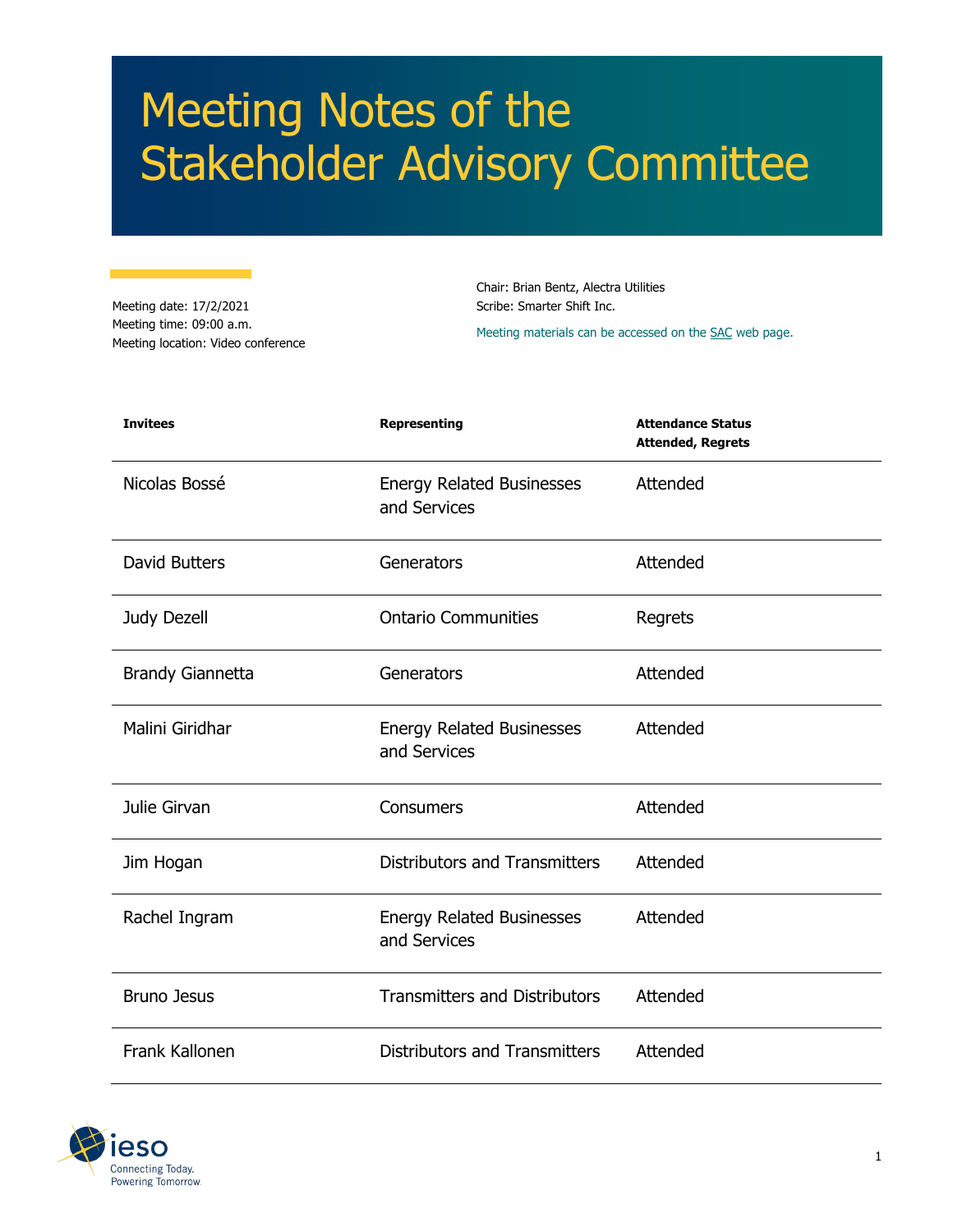| <b>Invitees</b>        | Representing                                     | <b>Attendance Status</b><br><b>Attended, Regrets</b> |
|------------------------|--------------------------------------------------|------------------------------------------------------|
| <b>Paul Norris</b>     | Generators                                       | Attended                                             |
| Mark Passi             | Generators                                       | Attended                                             |
| Mark Schembri          | Consumers                                        | Attended                                             |
| James Scongack         | Generators                                       | Attended                                             |
| Hari Suthan            | <b>Energy Related Businesses</b><br>and Services | Attended                                             |
| Annette Verschuren     | <b>Energy Related Businesses</b><br>and Services | Attended                                             |
| <b>Terry Young</b>     | <b>IESO</b>                                      | Attended                                             |
| <b>Brian Bentz</b>     | Chair                                            | Attended                                             |
| <b>IESO Presenters</b> |                                                  |                                                      |
| Leonard Kula           |                                                  |                                                      |
| Katherine Sparkes      |                                                  |                                                      |
| <b>Candice Trickey</b> |                                                  |                                                      |
| <b>Terry Young</b>     |                                                  |                                                      |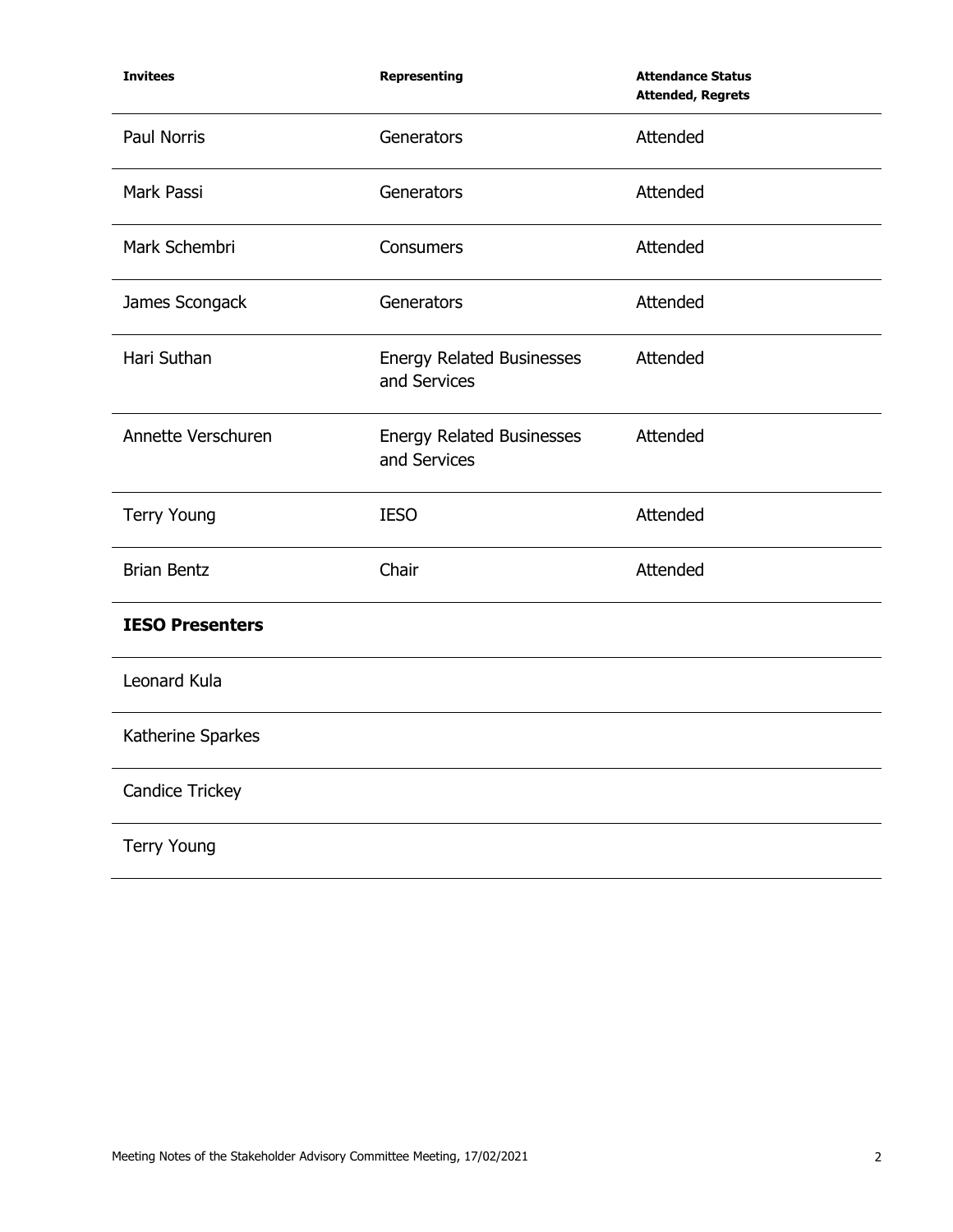# Agenda Item 1. Welcome Remarks

Mr. Brian Bentz welcomed all to the first SAC meeting of 2021. He acknowledged that Ontario is made up of the traditional territories of the Anishinabek, Huron, Wendat, and Haudenosaunee peoples, as well as the Algonquin, Cree, Ojibway, and Metis peoples.

Mr. Bentz said now is a good time to reflect on progress made with respect to the pandemic, particularly the arrival of a vaccine rollout. Society is beginning to see light at the end of the tunnel. North America is presently in the midst of a deep freeze, underscoring the importance of power grids and their operators.

Mr. Bentz congratulated the IESO Board of Directors for selecting Lesley Gallinger as its new President and CEO.

# Agenda Item 2. IESO Business Update

Mr. Terry Young introduced the IESO Board and Executive team in attendance. He announced that Jessica Savage is the new program delivery executive for the Market Renewal Program. He welcomed Ms. Gallinger as the new President and CEO of the IESO.

Mr. Young provided the following business updates:

The IESO launched a new four-year Conservation and Demand Management Framework on January 4.

The December 2020 Capacity Auction was successful. It cleared 992 MW from 75 different resources. In addition to demand response, each of the newly eligible resource types (generation, storage, system-backed imports) cleared the auction. It was the first Capacity Auction following five years of successful Demand Response (DR) Auctions. The total cost of the Capacity Auction was lower than the DR Auction of the previous year.

The IESO was asked by the Ministry of Energy, Northern Development and Mines (ENDM) to review unsolicited proposals. The reviewers assess the potential for the project to address forecasted system needs, potential to provide electricity system benefits and cost savings, and timelines. Material is posted outlining the steps of the review process. The Markets Committee is engaged in reporting back to ENDM.

Many engagement activities are underway. The IESO respects the time given by stakeholders and will make ongoing changes to address their needs.

The IESO will consider actions around recommendations made in the Market Surveillance Panel Report No. 33. Ms. Barbara Anderson has posted updates to the five-year strategic measures and targets.

## **Update on Cold Weather in the United States**

Mr. Leonard Kula said unusually cold weather in the southern United States has disrupted the system there, specifically within the jurisdiction of the Electricity Reliability Council of Texas (ERCOT), the Tennessee Valley Authority (TVA), the Midcontinent Independent System Operator (MISO) that runs south of Michigan, and the Southwest Power Pool (SPP).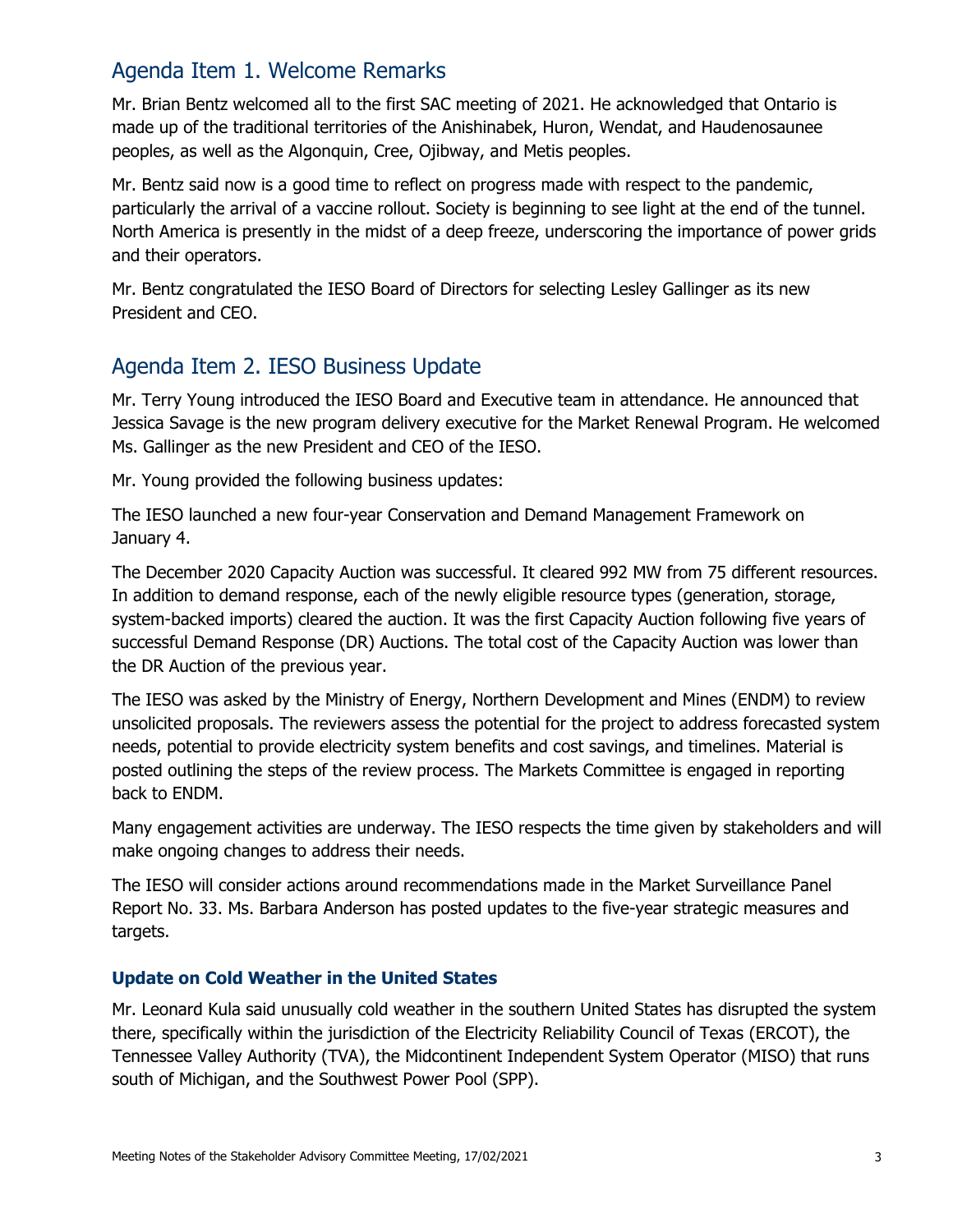The highest NERC Energy Emergency Alert (EEA) is a Level 3. All of the aforementioned areas in Texas reached this level and have shed load. Load shedding is the last tool in the box to balance supply and demand. ERCOT remains at Level 3 while the other areas have moved to lower alert levels. Ontario is interconnected with the TVA, MISO, and SPP. Texas has limited interconnections and limited ability to get support. At the height, ERCOT lost 30,000 MW of generation and had firm load shedding in excess of 10,000 MW. A cold weather event took place in Texas in 2011 when a similar amount of generation was lost. NERC and FERC are planning a joint inquiry.

Ontario's system is designed to withstand cold weather. The province is now in the 20,000-plus-MW range for demand and no issues are anticipated for supply or transmission. Ontario has close relationships with gas pipelines and meets regularly with the operators. The Unit Readiness Program ensures that a generating unit that has not run for a period of time can be restarted.

Mr. Bentz asked if there are lessons to be learned from other jurisdictions with respect to resource adequacy, emergency operations, and supply mix. Mr. Kula replied that the resource mix is changing along with fleet characteristics, and there is growing dialogue to move away from traditional methods of ensuring adequacy.

Ontario has long experience with energy limitations. For example, some hydroelectric generators do not have stored energy behind them. Wind and solar energy have been added, but they are energy limited too. California has been aggressive in adding wind and solar. On a bad day in California, blackouts can be driven by energy adequacy gaps between 3 PM and 5 PM. This is due to solar ramping at 3 PM and the wind starting up at about 5 PM.

## **Comments**

Ms. Malini Giridhar asked to what extent gas-fired generation plays a role in adaptability. Mr. Kula said Ontario's resource mix is large, but no resource is perfect. Gas is a strong resource within the fleet. With gas, 8000 to 9000 MW is flexible. Gas is susceptible to reduced production during midsummer, when it needs to be de-rated by approximately 15% due to high temperatures and humidity.

Mr. David Butters asked what was the nature of the supply shortfalls in ERCOT. Mr. Kula said it was his understanding that the generators froze, as many are not enclosed within buildings. The area also has capacity adequacy issues. There may have been a fuel issue as well, as people use fuel for other things.

Mr. Butters asked what is the commitment to ensure that the public understands the results of the unsolicited proposals review. Mr. Young said proposals would be assessed and considered as part of the Resource Adequacy Framework. Some proposals will end at the submission stage; others may proceed through Gates 2 and 3. Proposals that pass through Gate 3 will have ministry directives to the IESO posted.

Ms. Julie Girvan asked, with respect to unsolicited proposals, how the IESO determines if a project will reduce electricity system and ratepayer costs. Mr. Young said an analysis would be done. He offered to take the question forward as an action item and a later response.

Ms. Brandy Giannetta said further transparency would be helpful in terms of what types of projects are being evaluated, including whether a decision like recontracting Lennox is part of that, if other sole-source contracts will be announced shortly, and what falls outside of the unsolicited proposal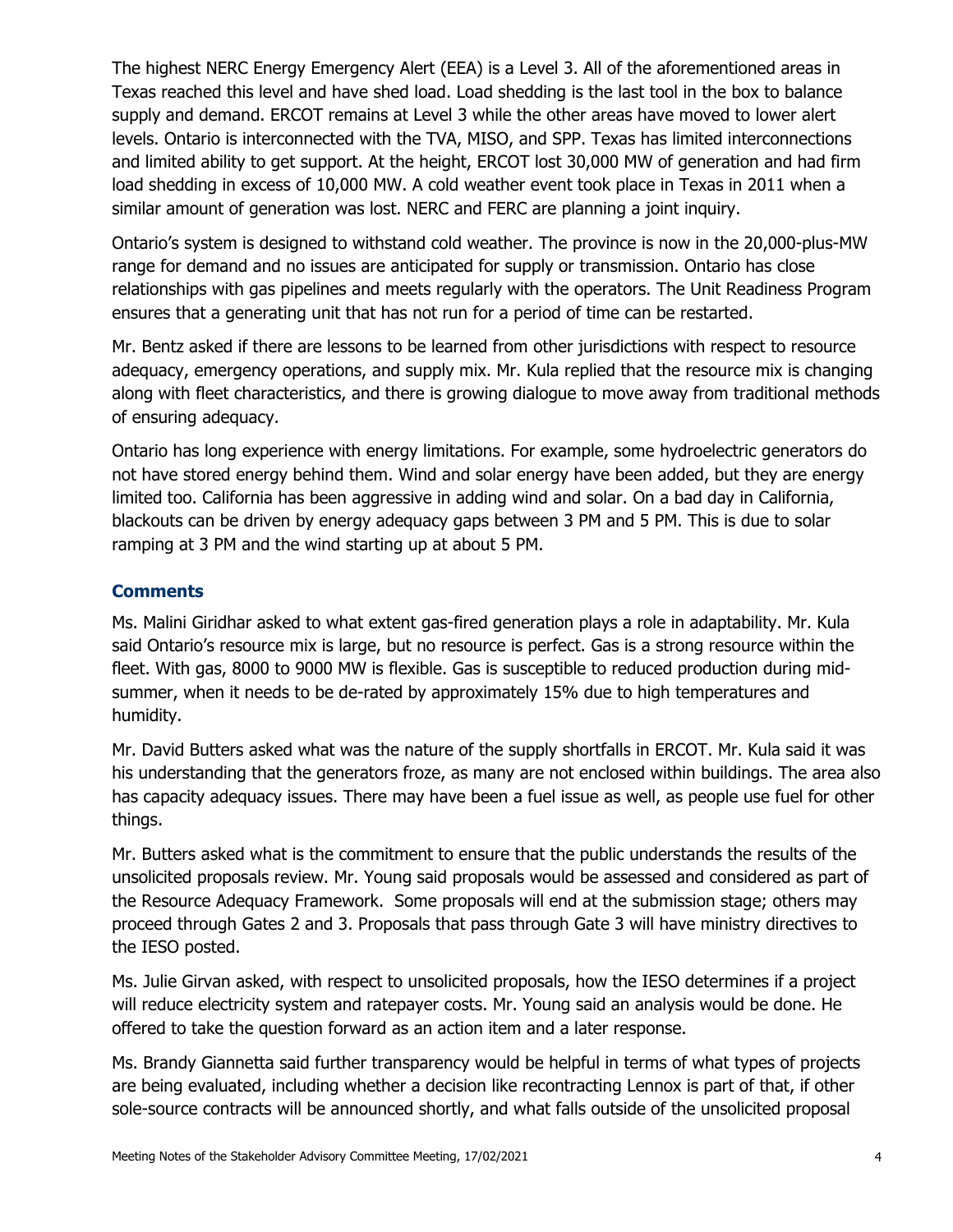framework criteria in the interim. There is a posting from ENDM on the Environmental Registry of Ontario about a consultation regarding the Long-Term Energy Plan (LTEP) framework. It states the purpose of the consultation is that the government plans to refocus the LTEP framework to increase effectiveness, transparency, and accountability of energy decision-making in Ontario, thereby empowering independent agency-led planning. The unsolicited proposal framework says stakeholders have to wait for the government to make the call. There is no alignment. It appears the system is stuck with unsolicited proposals taking precedence over a LTEP framework. She asked how unsolicited proposals would aid in making progress. Mr. Young said he would not suggest that unsolicited proposals take precedence. A number of proposals were given to ENDM and the IESO was asked to evaluate them. The IESO is trying to drive transparency and competitiveness.

Mr. Mark Passi asked for elaboration on the development of a work plan to address stranded assets. Mr. Young said this would be addressed later on in the meeting.

Ms. Rachel Ingram said she assumes unsolicited proposals are designed to meet a system need, and if so, alternatives to meet the need should also be assessed. She asked if assessment of alternatives fits into the process. Mr. Young said the IESO was asked to look at specific projects. The goal is to move toward a competitive process.

Ms. Ingram noted that the Capacity Auction held in December was for the acquisition of summer capacity only. In the last two days, and one-day last week, demand response was put on standby. Since demand response may be a necessary resource, she asked if there has been any consideration to procure winter capacity in the December 2021 auction. Mr. Kula said the IESO does not anticipate running a Capacity Auction to acquire capacity for the winter of 2021-2022.

Mr. Joe Oliver said reviewers are mindful of alternatives during their reviewing of unsolicited proposals and consider it to be part of the input provided to the government.

Mr. Bentz said transparency is a critical factor in terms of understanding how decisions are made and understanding the commercial terms.

Mr. Young announced that Mr. Bentz is leaving the SAC and this will be his last meeting. He thanked Mr. Bentz for years of strong leadership and advice on behalf of the SAC and the IESO.

Mr. Bentz announced that Mr. Young is also attending his last SAC meeting today, and thanked Mr. Young for being an outstanding voice for the organization.

Mr. Mark Schembri is attending his last SAC meeting today. On behalf of the IESO, Mr. Young thanked Mr. Schembri for being a strong advocate for commercial consumers.

# Agenda Item 3. Update: 2021 Priorities

Mr. Young outlined four priorities in 2021. The first is Market Renewal. The Technical Panel will be involved in creating manuals and rules, with Jessica Savage coming on as the new program delivery executive. The second priority will be the Resource Adequacy Framework discussions as capacity needs emerge in 2026. The third priority is consideration of each of the 21 regions within the province, in terms of where needs may be emerging more quickly in some regions than others. The fourth priority is business transformation. Protecting the health and safety of employees in light of Covid-19 is ongoing.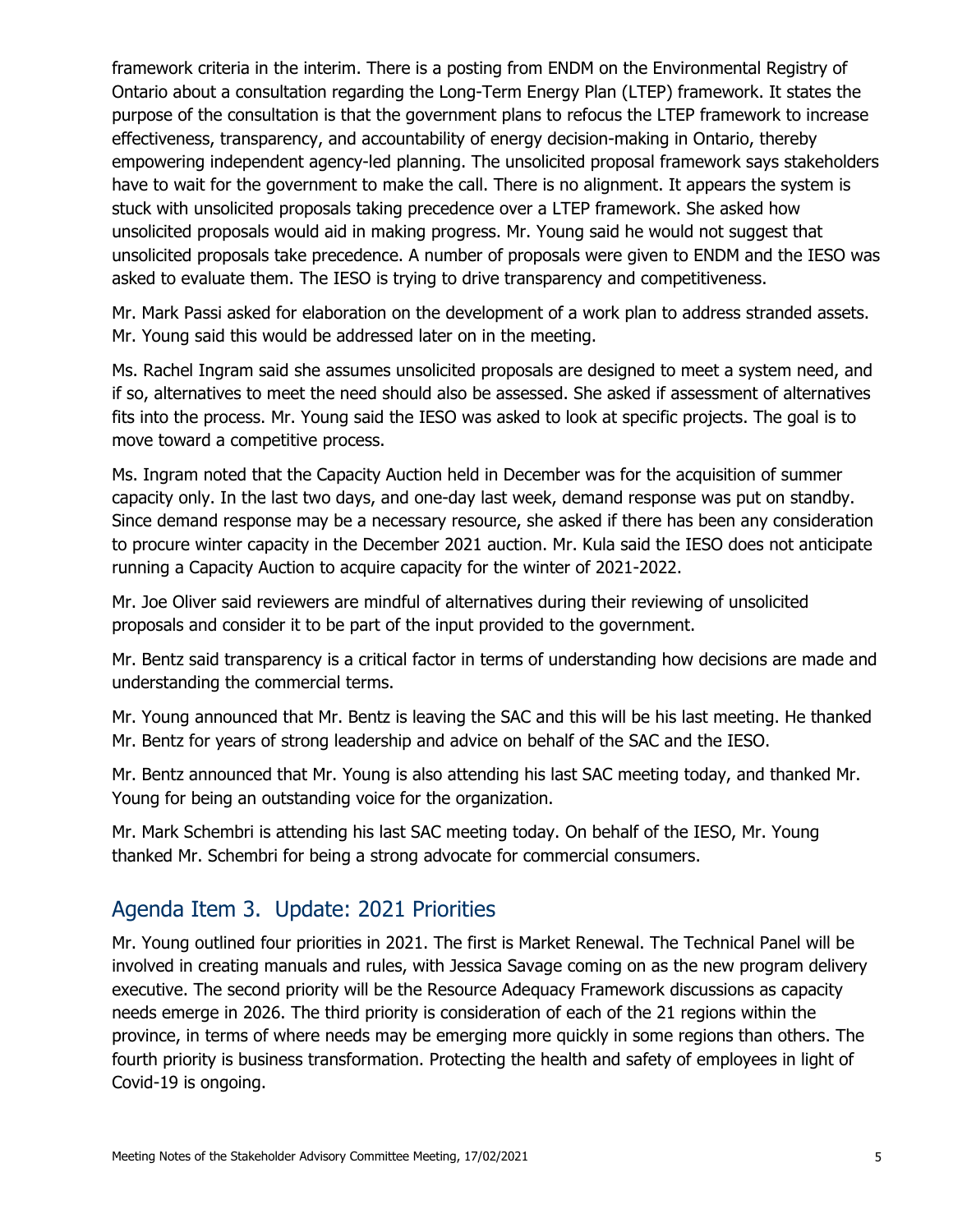In the next five years the IESO will prepare for the Pickering retirement and look to fully utilize existing and emerging resources. A priority will be to produce a five-to-10 year plan and share it with stakeholders.

In May or June of 2021 the IESO will produce an Annual Acquisition Report as a complement to the Annual Planning Outlook.

Incremental changes to increase competition and performance within the Capacity Auction will continue this year.

The IESO will work with stakeholders to develop a work plan to enable existing resources and better understand opportunities for the integration of emerging resources.

The implementation stage of Market Renewal begins this year.

The IESO will evolve the stakeholder engagement processes and expand the outreach. Five regional networks have been created and diversity within them is increasing.

With respect to business transformation, last year's employee survey gathered great feedback and an action plan will roll out this year.

## **Comments**

Mr. Bentz said the digital economy has accelerated due to Covid-19. He asked if the IESO has a vision with respect to systems operation function in light of generation and resources coming on line, distributed energy resources, and edge of grid. Technology will need to advance to intersect the upstream grid and solutions behind the meter. What will the system operator look like in five-to-10 years? Mr. Young said there will be learnings from pilot projects such as the one in York Region. As new resources and mechanisms are integrated, reliability will not be compromised. Both virtual and in-person meetings will be utilized in future.

Mr. Jim Hogan said in addition to Essex County being an area of growth in southwestern Ontario, Chatham-Kent is also in a growth phase. Enbridge has expanded the gas in this area.

Mr. Young announced that Ms. Ingram is leaving the SAC and this will be her last meeting. He thanked Ms. Ingram for her leadership and said she will be missed.

## Agenda Item 4. Input: Enabling Resource Participation

Ms. Katherine Sparkes said initiatives undertaken in recent years have included Expanding Participation in Operating Reserve and Energy, Storage Design Projects, DER White Papers, the Demand Response Working Group, and more.

Efforts to unlock potential of existing resources vary and may require capital investments, market rule updates, design work, etc. There are a finite number of resources to upgrade and a need to prioritize which ones to focus on first. The goal is to give stakeholders transparency and certainty. The IESO proposes an approach to prioritizing and sequencing activities that will look at volume of capacity, timing of availability, and capability against forecasted system needs. While full market participation may be the aim for all resources, there may be opportunities to unlock potential from resources quickly as work is done on more comprehensive design, such as pilots and programs.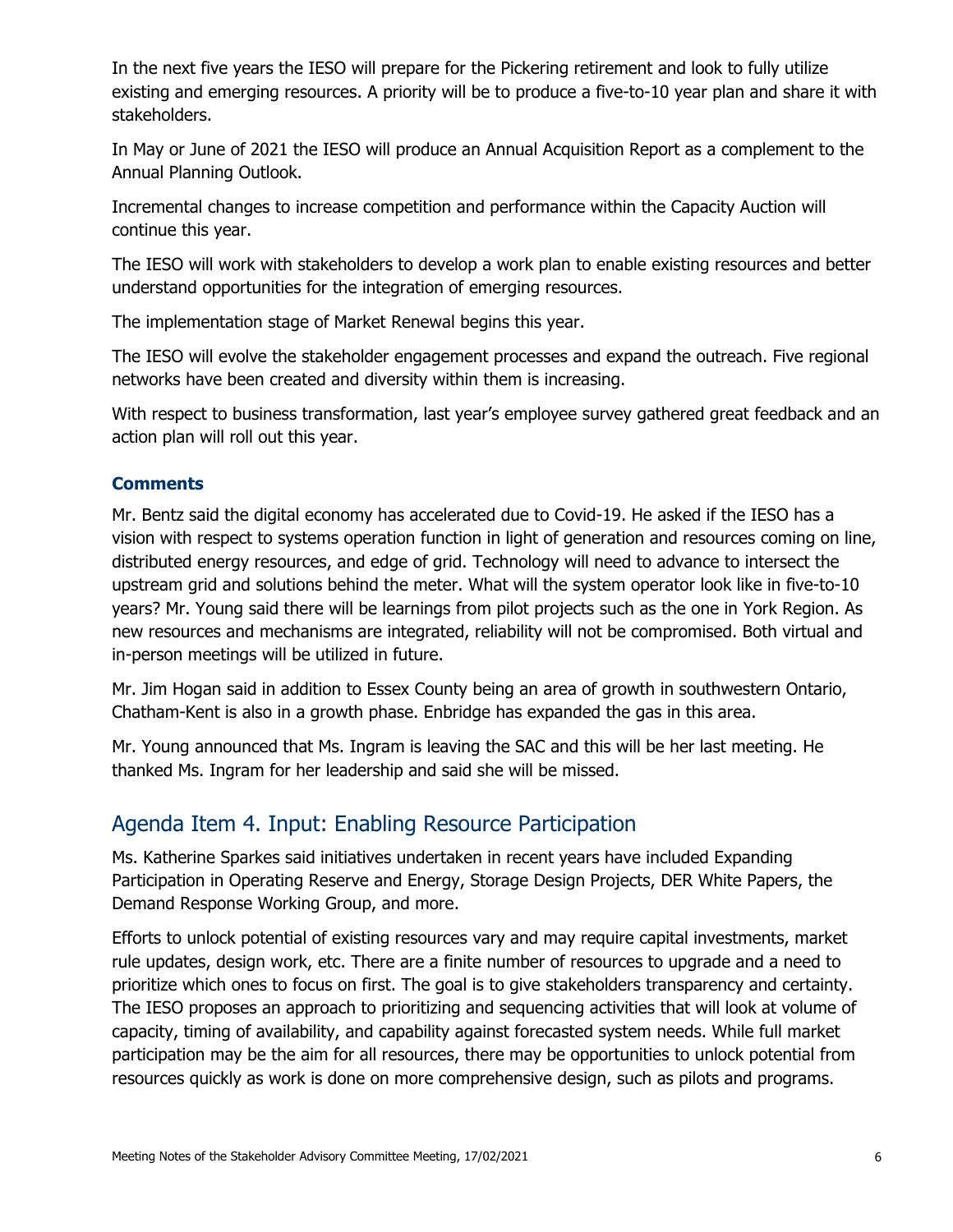Resources such as generation and storage have been installed behind-the-meter on account of the Industrial Conservation Initiative (ICI) that could provide more value to the grid. The goals are to avoid stranding assets and to leverage investment.

### **Comments**

In advance of the meeting, Ms. Judy Dezell asked what is the potential impact of the Energy Efficiency Auction on forecasted system needs, or whether this question was premature? Secondly, she asked what is the future role of hydrogen. Ms. Sparkes said registration for the pilot Energy Efficiency Auction closed last week. There is potential for hydrogen resources to participate in the wholesale markets. This is currently being done at a Markham facility. There is potential to pair hydrogen with variable generation.

Mr. Passi asked how a priority list of available resources could be developed when embedded resources within an LDC are unknown. Ms. Sparkes replied that approximately 4,000 MW are under contract through procurement initiatives for which the IESO has visibility as a contract holder. The ICI DER survey has also provided some visibility on behind-the-meter DERs. IESO would gain additional visibility if these resources were enabled in the market

Mr. Bentz said Alectra Utilities is seeing increased interest in behind-the-meter services, primarily generation. Much of this has to do with the post-Covid pricing response and the need to reduce costs during a reduction in demand and energy response. The Alectra response is to do engineering studies to understand the upstream impacts of feeder loading, protection, and control. Studies are being coordinated with Hydro One to understand impacts on the transmission grid. All of this must line up with interconnection agreements on a timely basis. It is more than just ICI. It is resiliency, reliability, and load displacement. There is work to be done to enable these resources to integrate with the grid. For example, the Vault protection and control is a legacy system that is not coordinated with behind-the-meter resource microprocessors.

Mr. Passi noted that market efficiency is not efficiency unto itself. It is the total cost of electricity in Ontario, and the cost needs to come down. The market 10 to 15 years ago was \$10 billion and now it is \$23 billion. Perhaps the market is more efficient, but there is a lot of work to do. He said he looks forward to participating in the Strategic Measures Initiative.

Ms. Giannetta said California ISO, Ireland, and Germany do good work with variable renewable contributions, especially hybrids. She noted there have been many starts and stops within IESO engagements. For example, the Non-Emitting Resources Subcommittee Request for Information fell short, and the Expanding Participation in Operating Reserve and Energy consultation was shelved. There is a need for clear actions and upcoming engagement timelines. She asked how pilots, programs, and procurements integrate with resource adequacy consultation. There is a need for a schedule of objectives, inputs, and outputs pertaining to that consultation. Alignment of the various consultations is needed. Work being done in New York and California provides a good reference point. With respect to capital investment tool upgrades, she asked if the IESO is collaborating with the federal government plan for grid modernization. Ms. Sparkes said the relationship between the Enabling Resources Framework and resource adequacy comes down to working in lockstep, ensuring that existing resources are able to compete in the resource adequacy framework's acquisition mechanisms. The IESO has been engaged in discussions with the federal government regarding its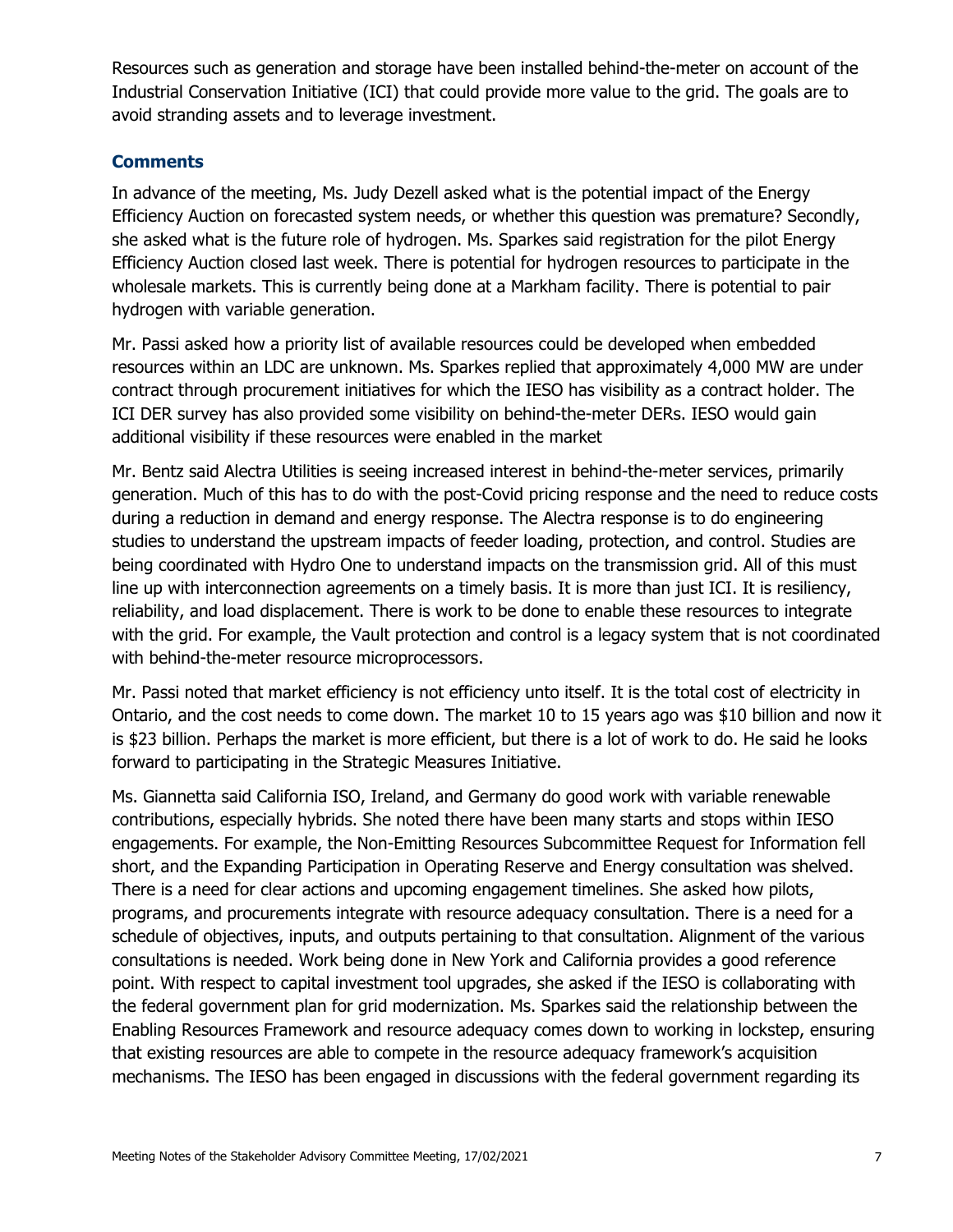policy priorities in order to ensure that the government focuses on where and when resources are needed, avoiding stranded assets.

Ms. Giridhar said with respect to the role of hydrogen in the wholesale space, it would be good to do more studies like the one in Markham. A gas-electricity interconnection study would be helpful. Hybrid heating for end use is an exciting low-carbon initiative with good potential. It focuses on using surplus power for furnaces in place of natural gas at certain times of the day or year. Significant energy reduction is possible. Ms. Sparkes said hydrogen development would be considered within the IESO planning outlook.

Mr. Nicolas Bossé asked if the IESO is closely monitoring developments and discussions among system operators in the United States regarding FERC Order 2222 to avoid the pitfalls of integrating DER into the wholesale sector. Ms. Sparkes said the IESO is following closely. There have been discussions with FERC and individual system operators. In Alberta a DER roadmap is being developed. Last year's DER White Paper in Ontario outlined a phased approach to lowering threshold for direct participation, approaches to aggregation to unlock the value of existing assets, and how other jurisdictions are facing the challenges.

Mr. Paul Norris echoed Ms. Giannetta's suggestion that a resource enablement roadmap overlaid with resource adequacy framework timelines would be very helpful for stakeholders. The sooner there is clarity, the better. Timing considerations should contemplate investor confidence.

Mr. Hari Suthan said it would be great to learn from jurisdictions around the continent. Focusing on flexibility markets and lowering cost to consumers should be a priority.

Mr. Bruno Jesus asked what is the plan for locational market pricing. Ms. Sparkes said the IESO is taking a global adequacy perspective in addition to considering regional needs. If the federal government is going to deploy support for DERs or clean energy in support of its policies, the IESO would support these initiatives where and when they are needed, rather than taking a blanket approach to funding.

Ms. Annette Verschuren asked if Ontario stakeholders speak enough with regulatory agencies about where the industry is going, in light of how quickly the sector is changing. With respect to resiliency, there will be class action lawsuits launched against the electricity system in Texas. The issue of resiliency is going to become much bigger and the decentralization of resources much more important. Battery storage makes assets more efficient. Going forward, the curve on cost will have to change. Generation is terrific, but if it is not used more efficiently, Ontario will not be the leader it is capable of being.

### **Comments from Observers**

Mr. Jack Gibbons asked how much of the 992 MW acquired in the December Capacity Auction was supplied by fossil generation. Also, will the Capacity Auction allow U.S. coal-fired generation to participate as imports? Mr. Kula estimated that fossil generation likely supplied 100 MW to the Capacity Auction. Currently, the auction allows system-backed imports from Manitoba and Quebec and this may expand to the United States. However, coal-fired generation will not be allowed in.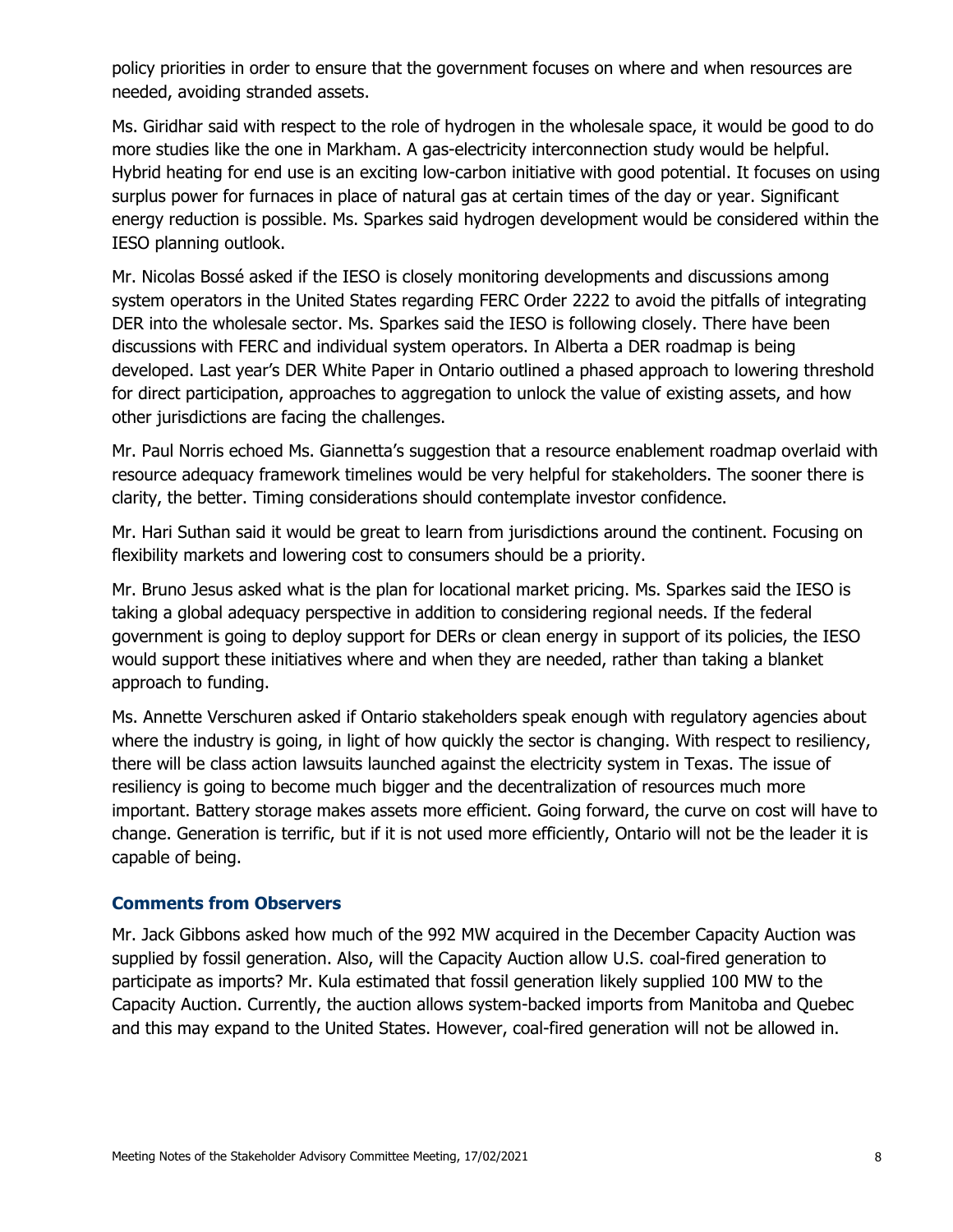# Agenda Item 5. Input: 2020 Stakeholder Survey Results

Ms. Candice Trickey said the stakeholder survey is completed every year by phone and online. Of the more than 350 stakeholders who participated in 2020, 81% reported that their experience with IESO engagement either met or exceeded their expectations. There was good support for changes made to the stakeholder engagement framework as well as how the framework has adapted to the pandemic.

Engaging stakeholders earlier and increasing transparency around decisions were given as areas for further improvement.

The engagement team is looking to utilize the SAC more and to collect earlier feedback from the SAC on the scope and areas of interest and to broaden the stakeholder audience. This morning's discussion on enabling resources is an indicator things are moving in the right direction.

The IESO will produce a new report to improve insight into the Annual Planning Outlook with respect to future needs and procurement. This will provide stakeholders with a longer view.

A new online tool called IESO Connects has been launched to enhance and strengthen regional engagement.

## **Comments**

Mr. Norris said in previous stakeholder surveys there was audience segmentation within the survey. He asked if the SAC could have access to this. Ms. Trickey said the results are segmented and can be provided.

Ms. Verschuren asked how digitization impacts the work of the engagement team. Ms. Trickey said digitization has expanded engagement and substantially increased the numbers of people in attendance. Indigenous community participation has particularly increased. The IESO Connects tool provides a two-way conversation online. In future there will be demand for both virtual and in-person meetings. The challenge will be to offer them simultaneously.

Mr. Butters said the importance of in-person gatherings, discussions, and information sharing cannot be underestimated. It will be important to maximize both in-person and digital engagements in the future.

Ms. Girvan asked if any surprises arose from the survey. Also, was the survey done differently this time? Ms. Trickey said the engagement framework is continually evolving and using the SAC more. Evolving transparency and decision-making is always a challenge. It requires engaging people earlier and more often, and being more forthcoming with respect to how input is used. With respect to surprises, there was very good support for work done on the innovation side. Also, participation from Indigenous communities was higher than expected.

Mr. Jordan Penic said engagement days are held monthly, presenting greater opportunities to provide transparency on what is coming next, and to gain feedback. In 2019, attendance was approximately 5,000 at 100 meetings. In 2020, attendance increased by approximately 40% within the same number of meetings. It speaks to the simplicity of attending meetings online.